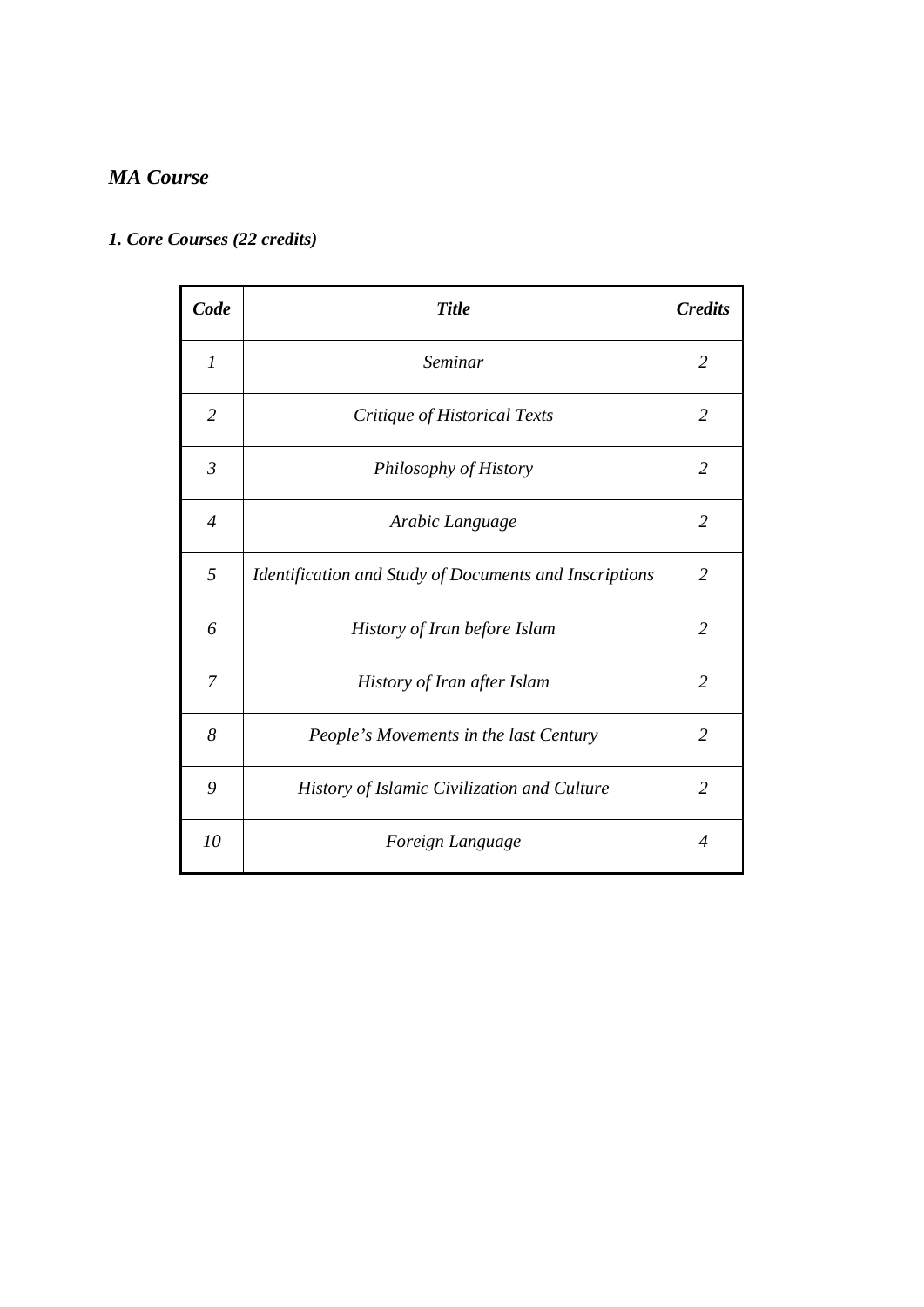## *2. History of Ancient Iran Courses (12 credits)*

| Code             | <b>Title</b>                                                                       | <b>Credits</b> |
|------------------|------------------------------------------------------------------------------------|----------------|
|                  | <b>History of Iran according to National Narratives</b>                            |                |
| 2                | Study of History of Ancient Iran in Historical Iranian, Foreign, and Islamic Texts |                |
| $\mathfrak{Z}$   | Political, Cultural, and Economical Relations of Ancient Iran with other Countries | 2              |
| $\boldsymbol{4}$ | Critical Study of Ancient Iran's Religions                                         |                |
| $\overline{5}$   | Ancient Iran's Writing Systems and Languages                                       |                |
| 6                | Political, Social, Economic, and Cultural Systems of Ancient Iran                  |                |

# *3. General History of the World Courses (12 credits)*

| Code                        | <b>Title</b>                                                                                         | <i><b>Credits</b></i> |
|-----------------------------|------------------------------------------------------------------------------------------------------|-----------------------|
| $\mathcal{I}_{\mathcal{I}}$ | <b>Basics of Civilization History</b>                                                                | 2                     |
| $\overline{2}$              | <b>History of Ancient Europe</b>                                                                     | $\mathcal{L}$         |
| 3                           | <b>History of Medieval Europe</b>                                                                    | 2                     |
| $\overline{4}$              | Political and Social Changes of Europe from the<br>Renaissance until Early Modern Times              | 2                     |
| 5                           | Contemporary History of Europe from the French<br>Revolution until the End of the Nineteenth Century | 2                     |
| 6                           | The Twentieth-Century History                                                                        | $\mathcal{L}$         |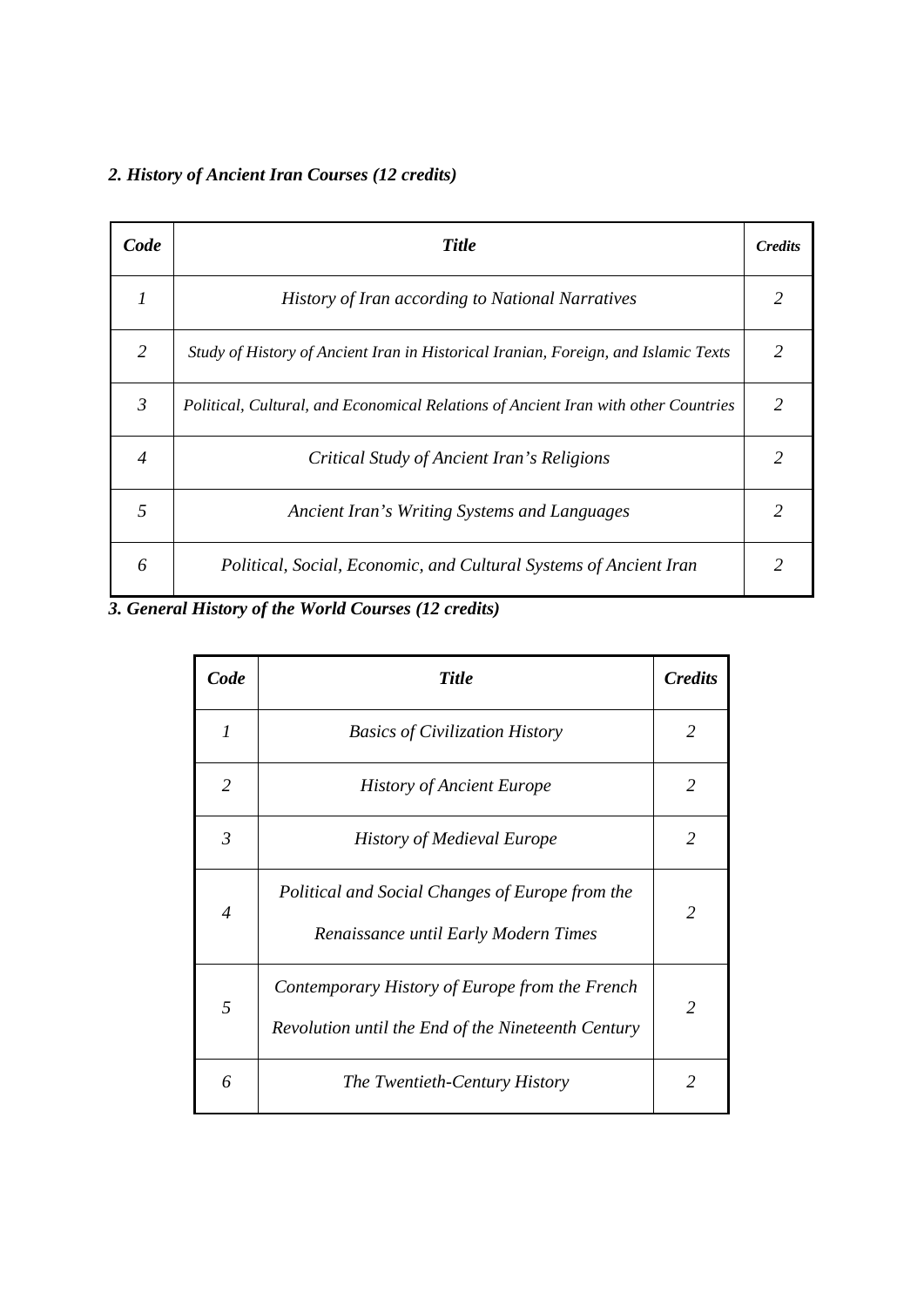#### *Elective Courses (10 credits)*

| Code           | <b>Title</b>                                        | <b>Credits</b> |
|----------------|-----------------------------------------------------|----------------|
| 1              | History and Civilization of the Middle East         | $\mathfrak{D}$ |
| 2              | History and China and Japan                         | $\mathcal{L}$  |
| $\mathfrak{Z}$ | History and Civilization of the Indian Subcontinent | $\mathfrak{D}$ |
| $\overline{4}$ | History and Civilization Africa                     | $\mathcal{L}$  |
| 5              | History and Civilization of the Americas            | $\mathcal{L}$  |

# *4. History of Islam Courses (12 credits)*

| Code           | <b>Title</b>                                                          | <b>Credits</b> |
|----------------|-----------------------------------------------------------------------|----------------|
| 1              | <i>Prophetic Biography</i>                                            | 2              |
| $\mathcal{L}$  | The Alids                                                             | $\overline{2}$ |
| $\mathfrak{Z}$ | History of Islam until the End of the Abbasid Caliphate               | $\mathcal{L}$  |
| $\overline{4}$ | Study of The Book of Sects and Creeds with a Socio-Political Approach | $\mathcal{L}$  |
| 5              | History of Political and Social Thoughts in the Islamic World         | 2              |
| 6              | History of Islam in Central Asia and the Indian Subcontinent          | $\mathcal{L}$  |